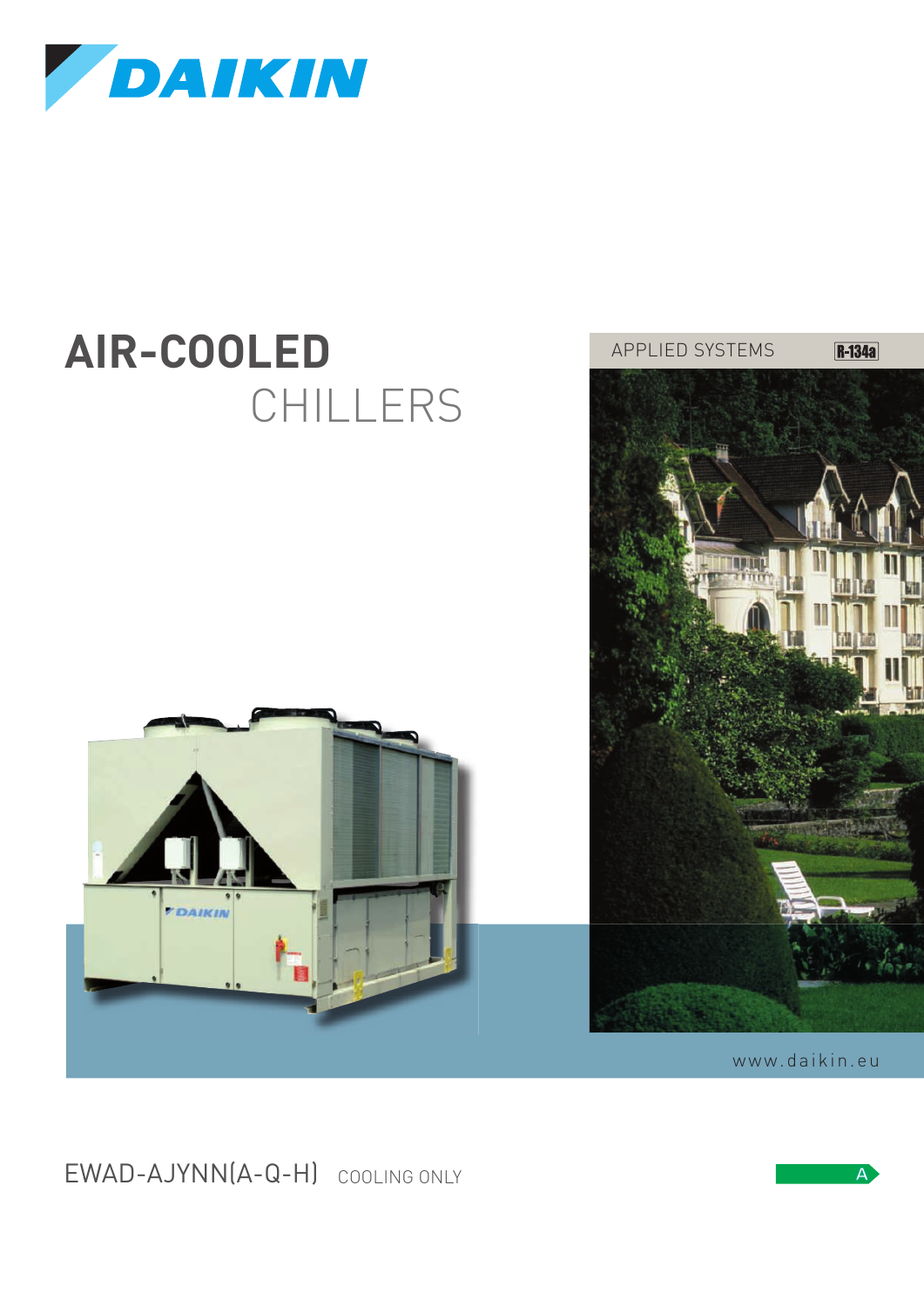

# **ABOUT DAIKIN**

Daikin has a worldwide reputation based on over 80 years' experience in the successful manufacture of high quality air conditioning equipment for industrial, commercial and residential use.

Daikin Europe N.V.

## **LARGER OPERATION RANGE**

The EWAD-AJYNN is available in 4 different versions with cooling capacities ranging from 184 to 627kW. The units are ideal for use in severe weather conditions and over a wide operation range. This major benefit results from the incorporation of an auto adaptive control system with the following functionality:

- Head pressure setback for high ambient operation: on hot days, when cooling is most needed, Daikin chillers will stay on line by modulating the capacity control in function of the high pressure.  $\rightarrow$
- Optional: Head pressure control (OPFS and OPLA): fan control for low ambient down to -18°C  $\rightarrow$

|            | Application         | <b>Sizes</b> | Capacity range | EERavg | Noise level |
|------------|---------------------|--------------|----------------|--------|-------------|
| Std        | Standard efficiency | 15           | 184-588kW      | 2.56   | 93-98.7dBA  |
| $\sqrt{A}$ | High efficiency     | 11           | 247-627kW      | 3.14   | 96-99.2dBA  |
| $\sqrt{Q}$ | Extra low noise     | 11           | 203-500kW      | 2.53   | 84-86.2dBA  |
| /H         | High ambient        | 15           | 195-600kW      | 2.74   | 98-99.7dBA  |

LARGER OPERATION RANGE LARGER OPERATION RANGE

Following integrated options are available on request:

- Hydronic:
- OPSP Single water circulation pump
- OPTP Twin water circulation pump Æ
- OPHP High single pump Æ
- OPHT High twin pump Æ

Heat Recovery: >

Æ

Æ

- OPPR Partial recovery OPTR – Total recovery
- $EWAD-AJYNN/A$ Check on rating tables for part load Outside ambient temperature (C°) Outside ambient temperature (C°)  $\overline{20}$ Glycol appli- $\overline{OP}$ F  $-10$ OPLA required  $15$ Leaving water temperature (C°)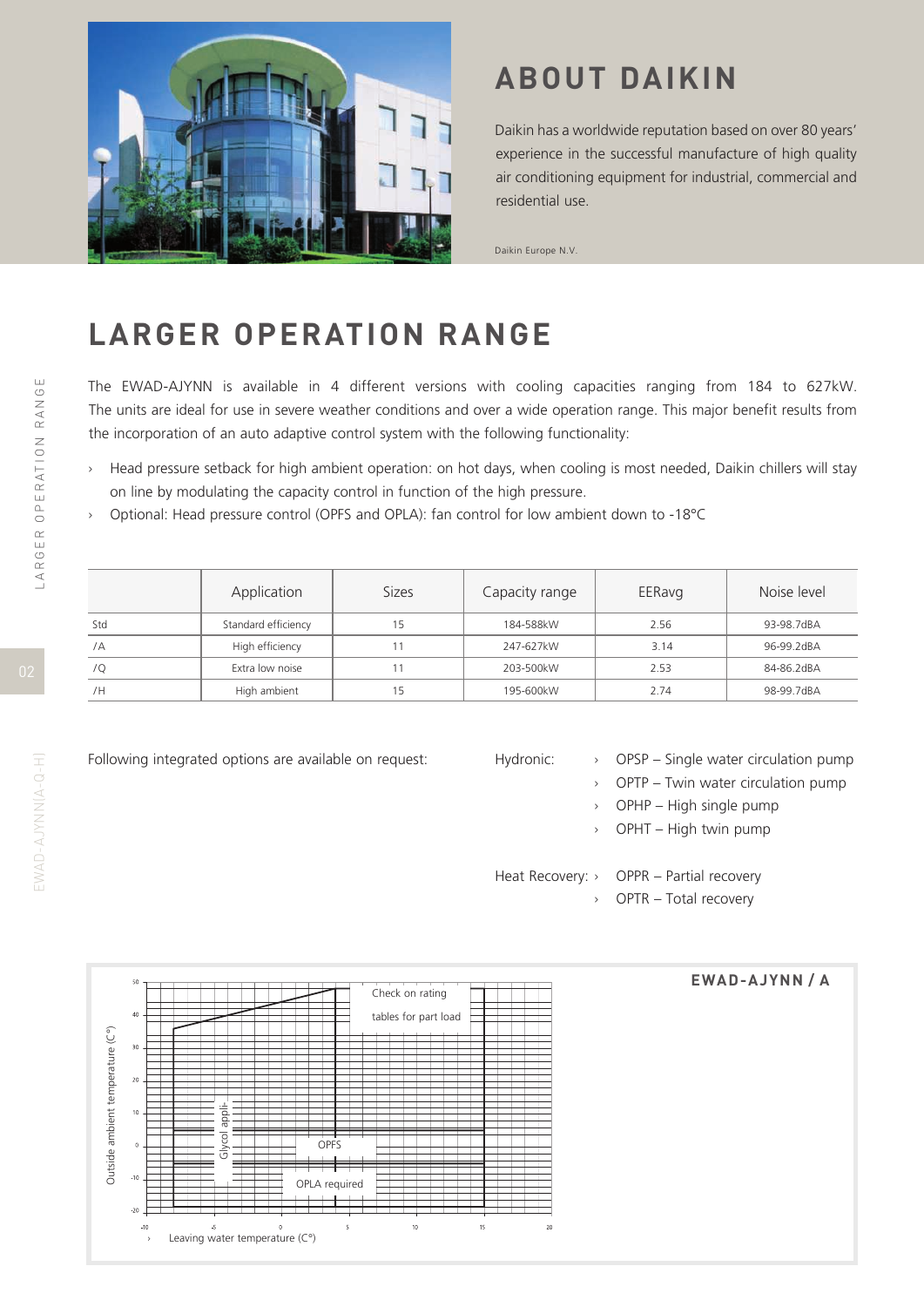

### Heat recovery

Depending on the heating requirement either partial heat recovery (OPPR) or as a condenser full heat recovery (OPTR) may be selected.

#### OPPR – Partial recovery

A stainless steel brazed plate heat exchanger is mounted in series between the compressor and air-cooled condenser as a desuperheater. The sensible heat from the hot discharge gas will be recovered, while the latent heat exchange will occur in the air-cooled condenser. The unit's efficiency is maintained, as condensing pressure can be reduced due to air-cooled condenser becoming oversized.





# LARGE FLEXIBILITY

In many applications there often exists a simultaneous cooling and heating demand requirement alongside one another. To benefit from this, Daikin offers the full range of R-134a EWAD190-650AJYN chillers with the option of heat recovery. This option further increases the application flexibility and extends possibilities in the hotel and leisure industry as well as the industrial and process sectors. By energetically recovering useful heat from the coolingcycle that would otherwise be rejected to the outside, extremely high COPs can be realised in heat recovery mode. The heat recovery unit aims to achieve an optimum balance between cooling and heat recovery to maximize the unit efficiency and offer savings in hot water production.

#### OPTR – Total recovery

A shell & tube heat exchanger is mounted in parallel with the air-cooled condenser for full heat recovery of both sensible and latent heat. Hot water temperatures up to 55°C can be achieved.

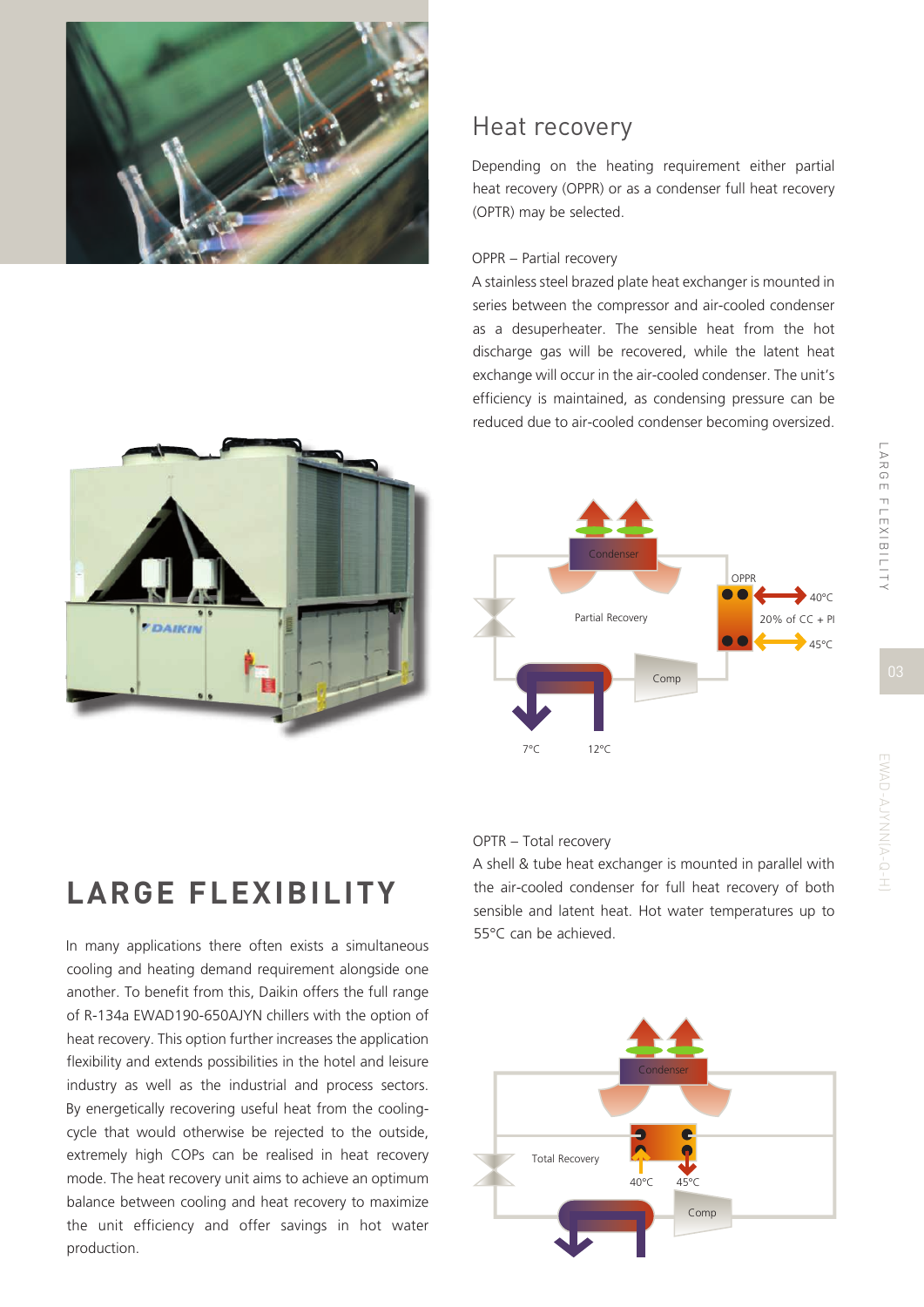### Noise

Standard units can be fitted with Option Reduced Noise (OPRN). OPRN includes lower speed condenser fans and flexible discharge pipes to reduce vibration and further minimise structural noise.

Both standard units and high efficiency units can be fitted with Option Low Noise (OPLN). OPLN includes lower speed condenser fans, suction and discharge muffler and highly absorbent sound proof cabinets around the compressors. Sound reduction towards standard noise units is ±5dBA.

For those particularly sound sensitive applications where Option Reduced Noise and Option Low Noise do not offer the desired noise level an Extra Low Noise standard efficiency version (/Q) is available. In addition to the features of OPLN the fan speed is further reduced to 500rpm and fitted with modulating fan speed control for a better "colour of sound' at lower ambient operation. The condenser section is enhanced or oversized. Sound reduction towards standard noise units is  $\pm 13$ dBA.

# **SINGLE**  $SCREW$ *COMPRESSOR*

The new large Daikin chillers are fitted with a single screw compressor with stepless capacity control. The stepless capacity control enables the requirements to be closely matched by modulating the sliding valve position according to the chilled water control condition. Capacity control is infinitely variable between 12.5 and 100% on dual circuit units.

Main advantages:

- Better part load efficiency (ESEER) Æ
- More stable chilled water temperatures Æ
- Closer control tolerance Æ



- Efficiency
	- $\mathbf{A}$

The High efficiency units achieve an  $EER_{\text{av}q} > 3$  compared to an EER<sub>avg</sub> of 2.56 for the standard units. This implies that all high efficiency models are Eurovent "Class A".

For higher ambient climates a High ambient version (/H) equipped with bigger diameter fans and stronger fan motors is available. The airflow over the condenser coils is increased by 50% compared to standard models, which has a positive effect on the EER and enables the unit to run under higher ambient temperatures (up to 48°C).

## **WEAT EXCHANGER**

### Condenser

- Constructed from specially designed header distribution pipes, combined with internally grooved Hi-X tubing and Epoxy coated fins Æ
- Standard anti-corrosion treated to better withstand the effects of the external environment  $\mathbf{v}$
- Optional: Condenser protection grilles (OPCG) are available throughout the whole range Æ

### Shell & tube evaporator

- Special high efficiency tubes with grooves on the inside  $\rightarrow$
- Special header distribution system and design of water system results in high efficiency and reduced heat transfer surface Æ
- Compact dimensions and lower weight result in a Æ smaller refrigerant volume
- Fitted standard with evaporator heater tape Æ

 $04$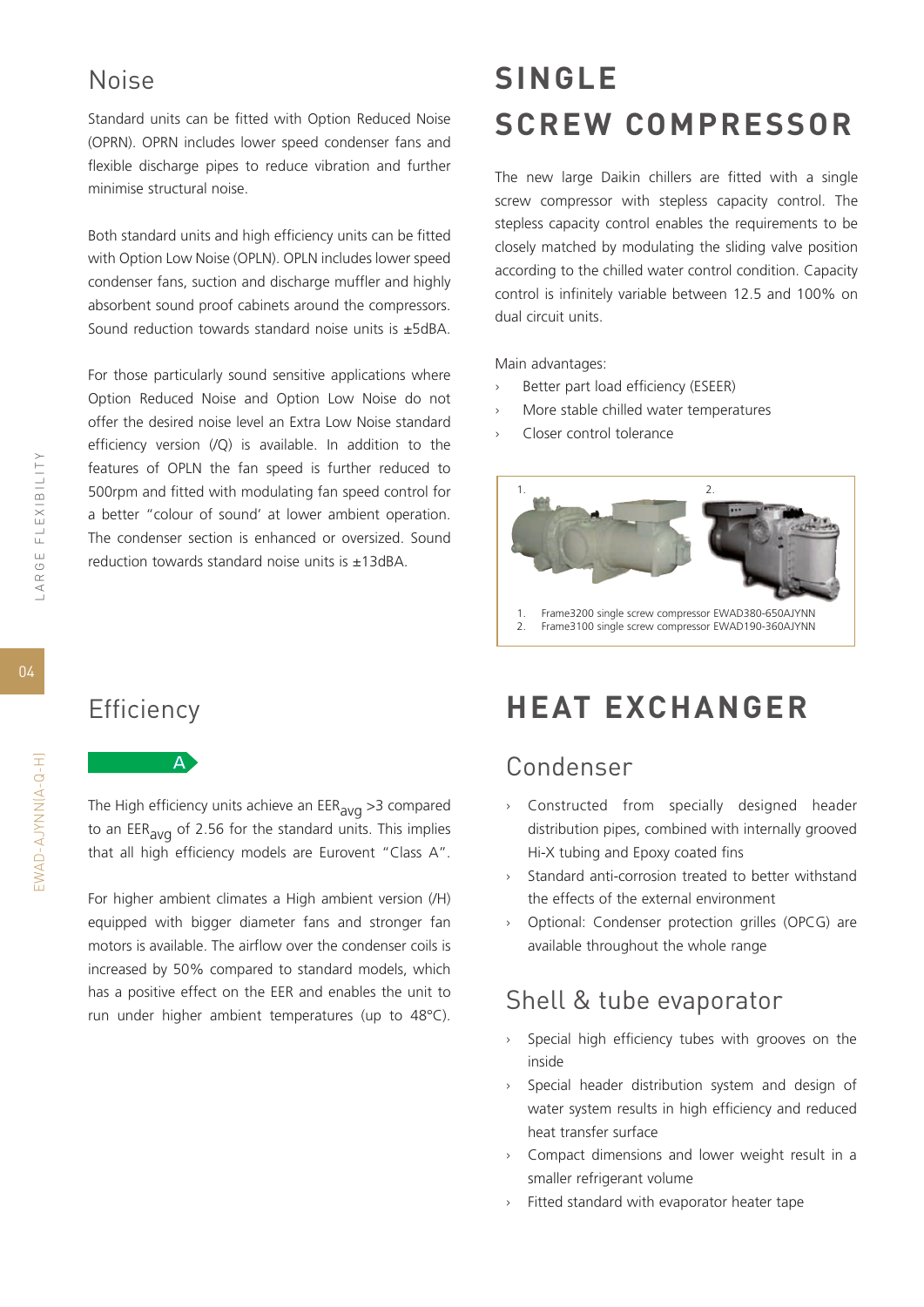

# $T$  **RONIC CONTROL**

- $\overline{ }$ Advanced pCO 2 control
- Detailed information on and accurate control of all  $\overline{\phantom{a}}$ functional parameters by easy menu scrolling
- Chilled water and brine temperatures down to -8°C on standard unit (to be set up by a certified engineer)
- $\mathcal{L}$ Changeable digital input /output such as remote on /off, dual setpoint and capacity limit
- Lead lag function is standard  $\rightarrow$
- Standard equipped with night setback and peak load limitation
- Remote DDC (EKRUPCJ) can be installed up to 1,000m  $\rightarrow$ from the unit

### Open Network Integration

Daikin has released a gateway for connection to BACnet. LonWorks and Modbus networks equipment and building control systems. BACnet. LonWorks and Modbus networks are recognised worldwide as the de facto standard within the building controls industry. BACnet, LonWorks and Modbus data communication protocols make it possible to control access, energy management, fire /life /safety, HVAC and lighting etc. **Controller.**<br>
Advanced<br>
Detailed<br>
Schilled won standa<br>
Detailed won standa<br>
Detailed won standa<br>
Detailed ministand<br>
Detailed imitation<br>
Remote E<br>
from the<br>
Detailed imitation<br>
Remote E<br>
from the<br>
Detailed imitation<br>
Remo

Simultaneous operation of up to 5 chillers is optional through EKCSCII sequencing panel. This function enables a Daikin 3MW chiller plant to be operated via a single controller.



Electronic control:

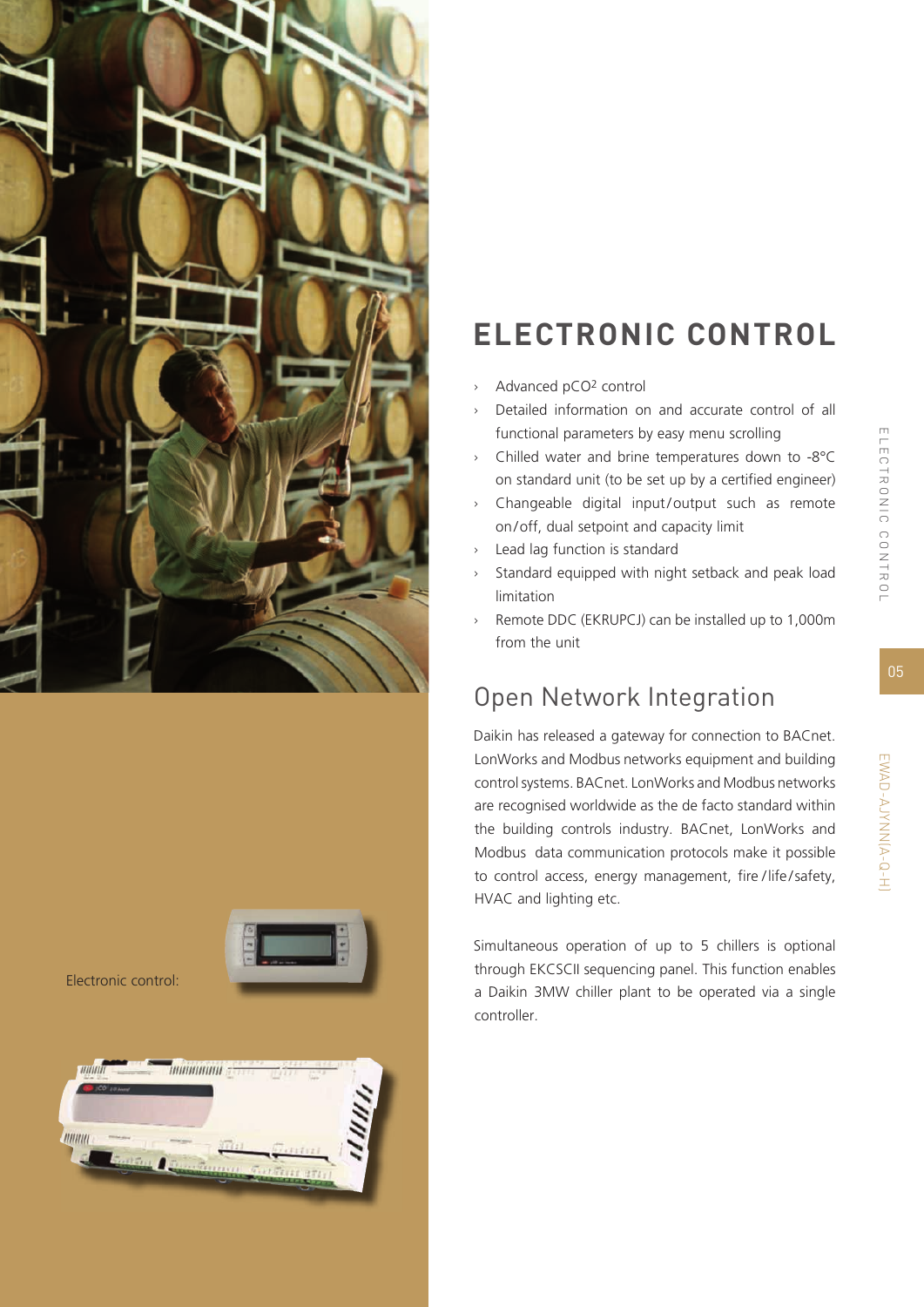## SPECIFICATIONS

| <b>STANDARD UNIT</b>        |                                    |                                             | EWAD190AJYNN   | EWAD200AJYNN                                                                                                                                                                                                                                                                                                                                                                                                                          | EWAD230AJYNN   | EWAD260AJYNN      | EWAD280AJYNN |  |
|-----------------------------|------------------------------------|---------------------------------------------|----------------|---------------------------------------------------------------------------------------------------------------------------------------------------------------------------------------------------------------------------------------------------------------------------------------------------------------------------------------------------------------------------------------------------------------------------------------|----------------|-------------------|--------------|--|
| Nominal capacity *          | cooling                            | kW                                          | 184.00         | 197.80                                                                                                                                                                                                                                                                                                                                                                                                                                | 225.00         | 245.00            | 261.00       |  |
| Capacity steps *            |                                    | $\%$                                        |                |                                                                                                                                                                                                                                                                                                                                                                                                                                       | $12.5 - 100$   |                   |              |  |
| Nominal input               | cooling                            | kW                                          | 81.30          | 79.60                                                                                                                                                                                                                                                                                                                                                                                                                                 | 84.60          | 93.50             | 101.30       |  |
| EER                         |                                    |                                             | 2.26           | 2.48                                                                                                                                                                                                                                                                                                                                                                                                                                  | 2.66           | 2.62              | 2.58         |  |
| ESEER                       |                                    |                                             | 3.17           | 3.46                                                                                                                                                                                                                                                                                                                                                                                                                                  | 3.59           | 2.52              | 3.58         |  |
| Casing                      | colour                             |                                             |                |                                                                                                                                                                                                                                                                                                                                                                                                                                       | <b>RAL7032</b> |                   |              |  |
| Dimensions (HxWxD)          |                                    | mm                                          |                |                                                                                                                                                                                                                                                                                                                                                                                                                                       |                | 2,340X2,235x3,140 |              |  |
| Machine weight              | unit                               | kg                                          | 2,380          | 2,466                                                                                                                                                                                                                                                                                                                                                                                                                                 | 2,766          | 2.766             | 2.806        |  |
| Air heat exchanger          | type                               | Lanced fins - internally spiral wound tubes |                |                                                                                                                                                                                                                                                                                                                                                                                                                                       |                |                   |              |  |
| Water heat exchanger        | type                               |                                             |                |                                                                                                                                                                                                                                                                                                                                                                                                                                       |                | Shell and tube    |              |  |
|                             | minimum water volume in the system |                                             | 25             | 2,340X2,235x2,240<br>Plate to plate heat exchanger<br>93<br>93<br>90<br>31<br>23<br>39<br>43<br>44.5<br>Helical<br>894<br>1374<br>1356<br>1374<br>4<br>6<br>6<br>6<br>900<br>900<br>900<br>900<br>1,160<br>1.160<br>1,160<br>1.160<br>Semi-hermetic single screw compressor<br>94.3<br>93.7<br>94.3<br>94.3<br>R-134a<br>40<br>50<br>53<br>50<br>$\overline{2}$<br>$\overline{2}$<br>$\overline{2}$<br>$\overline{2}$<br>400V/50hz/3~ |                |                   |              |  |
| Nominal water pressure drop | heat exchanger cooling             | kPa                                         | 28.7           |                                                                                                                                                                                                                                                                                                                                                                                                                                       |                |                   |              |  |
|                             | type                               |                                             |                |                                                                                                                                                                                                                                                                                                                                                                                                                                       |                |                   |              |  |
|                             | nominal air flow                   | m <sup>3</sup> /min                         | 918            |                                                                                                                                                                                                                                                                                                                                                                                                                                       |                |                   |              |  |
| Fan                         | quantity                           |                                             | 4              |                                                                                                                                                                                                                                                                                                                                                                                                                                       |                |                   |              |  |
|                             | speed                              | rpm                                         | 900            |                                                                                                                                                                                                                                                                                                                                                                                                                                       |                |                   |              |  |
|                             | motor output                       | W                                           | 1.160          |                                                                                                                                                                                                                                                                                                                                                                                                                                       |                |                   |              |  |
| Compressor                  | type                               |                                             |                |                                                                                                                                                                                                                                                                                                                                                                                                                                       |                |                   |              |  |
| Sound power                 | cooling                            | dBA                                         | 93.7           |                                                                                                                                                                                                                                                                                                                                                                                                                                       |                |                   |              |  |
|                             | refrigerant type                   |                                             |                |                                                                                                                                                                                                                                                                                                                                                                                                                                       |                |                   |              |  |
| Refrigerant circuit         | refrigerant charge                 | kg                                          | 38             |                                                                                                                                                                                                                                                                                                                                                                                                                                       |                |                   |              |  |
|                             | no of circuits                     |                                             | $\overline{2}$ |                                                                                                                                                                                                                                                                                                                                                                                                                                       |                |                   |              |  |
| Power supply                |                                    |                                             |                |                                                                                                                                                                                                                                                                                                                                                                                                                                       |                |                   |              |  |

| STANDARD EFFICIENCY UNIT, EXTRA LOW NOISE (/Q) |                                    |                     | EWAD210AJYNN/O    | EWAD240AJYNN/O           | EWAD260AJYNN/O                              | EWAD280AJYNN/O           | EWAD300AJYNN/O           |
|------------------------------------------------|------------------------------------|---------------------|-------------------|--------------------------|---------------------------------------------|--------------------------|--------------------------|
| Nominal capacity *                             | cooling                            | kW                  | 203               | 231.1                    | 252.7                                       | 270.8                    | 286.1                    |
| Capacity steps *                               |                                    | $\frac{0}{0}$       |                   |                          | $12.5 - 100$                                |                          |                          |
| Nominal input                                  | cooling                            | kW                  | 79.8              | 85.2                     | 93.7                                        | 104.5                    | 114.5                    |
| EER                                            |                                    |                     | 2.54              | 2.71                     | 2.7                                         | 2.59                     | 2.5                      |
| ESEER                                          |                                    |                     | 3.86              | 4.05                     | 4.02                                        | 3.96                     | 3.83                     |
| Casing                                         | colour                             |                     |                   |                          | <b>RAL7032</b>                              |                          |                          |
| Dimensions (HxWxD)                             |                                    | mm                  | 2,340X2,235x3,140 |                          |                                             | 2,340X2,235x4,040        |                          |
| Machine weight                                 | unit                               | kg                  | 3,046             | 3,366                    | 3,466                                       | 3.546                    | 3,556                    |
| Air heat exchanger                             | type                               |                     |                   |                          | Lanced fins - internally spiral wound tubes |                          |                          |
|                                                | type                               |                     |                   |                          | Shell and tube                              |                          |                          |
| Water heat exchanger                           | minimum water volume in the system |                     | 90                | 113                      | 113                                         | 164                      | 159                      |
| Nominal water pressure drop                    | heat exchanger cooling             | kPa                 | 25.5              | 19.5                     | 22.5                                        | 22.5                     | 21                       |
|                                                | type                               |                     |                   |                          | Helical                                     |                          |                          |
|                                                | nominal air flow                   | m <sup>3</sup> /min | 774               | 1,074                    | 1,032                                       | 1,032                    | 1,032                    |
| Fan                                            | quantity                           |                     | 6                 | 8                        | 8                                           | 8                        | 8                        |
|                                                | speed                              | rpm                 | 500               | 500                      | 500                                         | 500                      | 500                      |
|                                                | motor output                       | W                   | 450               | 450                      | 450                                         | 450                      | 450                      |
| Compressor                                     | type                               |                     |                   |                          | Semi-hermetic single screw compressor       |                          |                          |
| Sound power                                    | cooling                            | dBA                 | 84.3              | 84.7                     | 84.7                                        | 84.7                     | 84.5                     |
|                                                | refrigerant type                   |                     |                   |                          | R-134a                                      |                          |                          |
| Refrigerant circuit                            | refrigerant charge                 | kg                  | 56                | 64                       | 76                                          | 80                       | 80                       |
|                                                | no of circuits                     |                     | $\overline{2}$    | $\overline{\phantom{a}}$ | $\overline{2}$                              | $\overline{\mathcal{L}}$ | $\overline{\phantom{a}}$ |

Power supply

 $400V/50hz/3$ ~

\* Nominal cooling capacity and power input are based on 12/7% entering/leaving water temperature and 35C° ambient temperature. Power input is for the whole unit.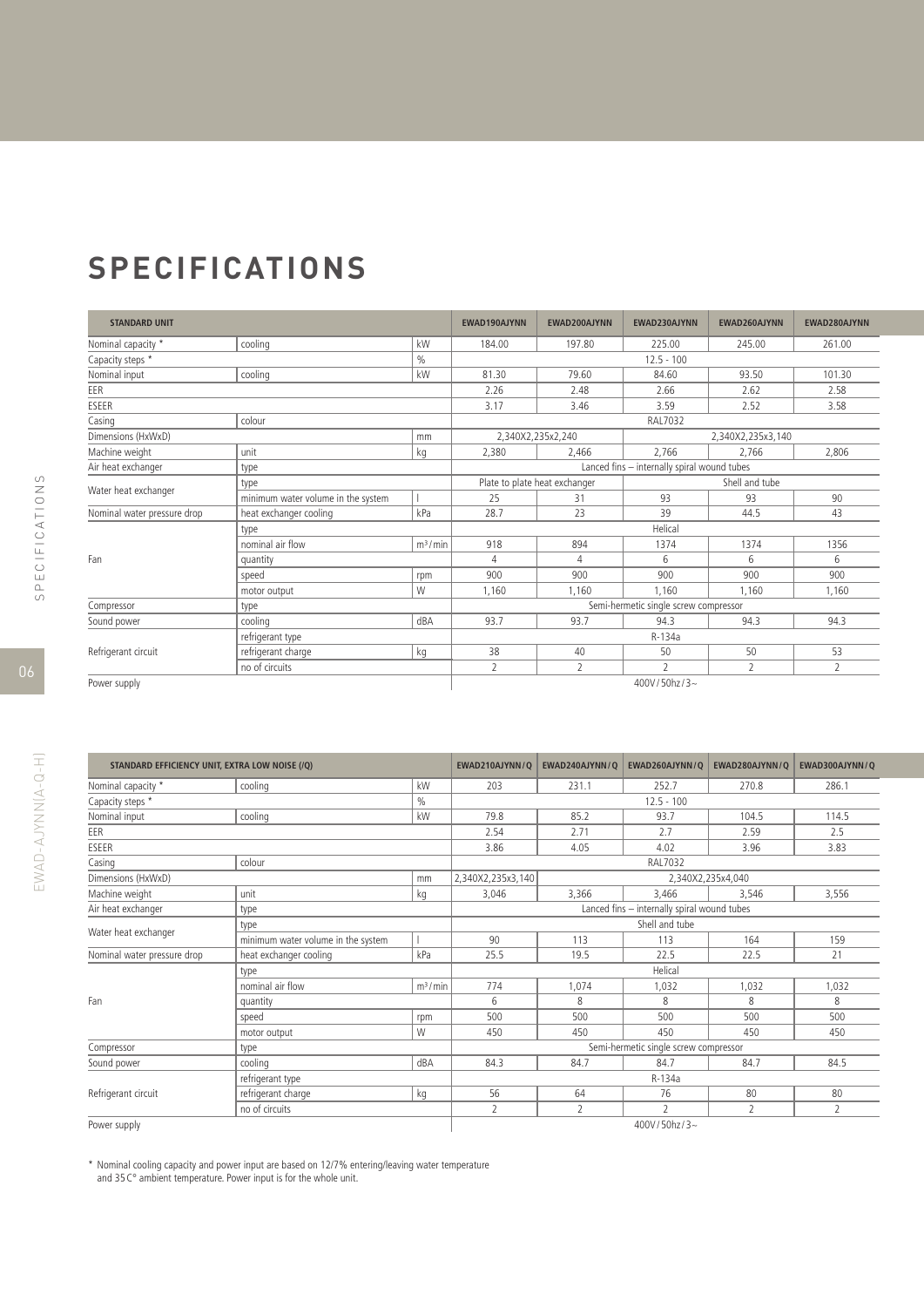|                                        | EWAD300AJYNN                                                                             | EWAD320AJYNN | EWAD340AJYNN | EWAD360AJYNN | EWAD400AJYNN   | EWAD440AJYNN                          | EWAD480AJYNN | EWAD500AJYNN | EWAD550AJYNN | EWAD600AJYNN |
|----------------------------------------|------------------------------------------------------------------------------------------|--------------|--------------|--------------|----------------|---------------------------------------|--------------|--------------|--------------|--------------|
|                                        | 275.00                                                                                   | 298.40       | 321.00       | 370.00       | 401.3          | 451.0                                 | 478.7        | 510.1        | 551.0        | 588.0        |
|                                        |                                                                                          |              |              |              |                | $12.5 - 100$                          |              |              |              |              |
|                                        | 108.30                                                                                   | 119.40       | 123.40       | 133.40       | 155.7          | 167.0                                 | 177.6        | 186.9        | 195.6        | 202.9        |
|                                        | 2.54                                                                                     | 2.50         | 2.60         | 2.77         | 2.58           | 2.70                                  | 2.69         | 2.73         | 2.82         | 2.90         |
|                                        | 3.58                                                                                     | 3.66         | 3.53         | 3.80         | 2.58           | 3.24                                  | 3.23         | 3.09         | 3.17         | 3.23         |
|                                        |                                                                                          |              |              |              |                | <b>RAL7032</b>                        |              |              |              |              |
| 2,340x2,235x3,140<br>2,340x2,235x4,040 |                                                                                          |              |              |              |                |                                       |              |              |              |              |
|                                        | 2,846                                                                                    | 2,846        | 3,166        | 3,186        | 3,552          | 3,932                                 | 3,997        | 4,052        | 4,092        | 4,122        |
|                                        | Lanced fins - internally spiral wound tubes<br>Grooved tubes and ALU coated louvred fins |              |              |              |                |                                       |              |              |              |              |
|                                        |                                                                                          |              |              |              |                | Shell and tube                        |              |              |              |              |
|                                        | 90                                                                                       | 90           | 113          | 113          | 128            | 170                                   | 164          | 164          | 160          | 160          |
|                                        | 46                                                                                       | 54           | 33.5         | 43           | 49.7           | 59.1                                  | 52.2         | 57.4         | 54.1         | 60           |
|                                        |                                                                                          |              |              |              | Helical        |                                       |              |              |              |              |
|                                        | 1,338                                                                                    | 1,338        | 1,836        | 1,836        | 1,938          | 2,694                                 | 2,640        | 2,580        | 2,580        | 2,580        |
|                                        | 6                                                                                        | 6            | 6            | 6            | 6              | 8                                     | 8            | 8            | 8            | 8            |
|                                        | 900                                                                                      | 900          | 900          | 900          | 890            | 890                                   | 890          | 890          | 890          | 890          |
|                                        | 1,160                                                                                    | 1.160        | 1,160        | 1,160        | 1,730          | 1.730                                 | 1,730        | 1.730        | 1.730        | 1,730        |
|                                        |                                                                                          |              |              |              |                | Semi-hermetic single screw compressor |              |              |              |              |
|                                        | 94.3                                                                                     | 94.3         | 94.7         | 97.2         | 95.8           | 96.7                                  | 96.7         | 96.7         | 98.2         | 98.7         |
|                                        |                                                                                          |              |              |              | R-134a         |                                       |              |              |              |              |
|                                        | 56                                                                                       | 56           | 64           | 66           | 70             | 80                                    | 78           | 76           | 76           | 76           |
|                                        | 2                                                                                        | 2            | 2            | 2            | $\overline{2}$ | 2                                     | 2            | 2            | 2            | 2            |
|                                        |                                                                                          |              |              |              | 100111011172   |                                       |              |              |              |              |

400V/ 50Hz/ 3~

| EWAD320AJYNN/Q                         | EWAD340AJYNN/Q                              | EWAD400AJYNN / Q | EWAD440AJYNN/Q                            | EWAD460AJYNN/Q | EWAD500AJYNN/Q |  |  |  |  |  |  |
|----------------------------------------|---------------------------------------------|------------------|-------------------------------------------|----------------|----------------|--|--|--|--|--|--|
| 299.4                                  | 308.8                                       | 400.5            | 428.5                                     | 458.4          | 500.8          |  |  |  |  |  |  |
|                                        |                                             |                  | $12.5 - 100$                              |                |                |  |  |  |  |  |  |
| 126.1                                  | 136.3                                       | 156.0            | 173.8                                     | 182.4          | 189.9          |  |  |  |  |  |  |
| 2.37                                   | 2.27                                        | 2.57             | 2.47                                      | 2.51           | 2.64           |  |  |  |  |  |  |
| 3.73                                   | 3.57                                        | 3.40             | 3.33                                      | 3.30           | 3.29           |  |  |  |  |  |  |
|                                        |                                             | RAL7032          |                                           |                |                |  |  |  |  |  |  |
| 2,340x2,235x4,040<br>2,340x2,235x4,940 |                                             |                  |                                           |                |                |  |  |  |  |  |  |
| 3,556                                  | 3,556                                       | 3,567            | 3,722                                     | 3,912          | 3,972          |  |  |  |  |  |  |
|                                        | Lanced fins - internally spiral wound tubes |                  | Grooved tubes and ALU coated louvred fins |                |                |  |  |  |  |  |  |
|                                        |                                             |                  | Shell and tube                            |                |                |  |  |  |  |  |  |
| 159                                    | 159                                         | 170              | 170                                       | 164            | 164            |  |  |  |  |  |  |
| 22.5                                   | 24                                          | 47.2             | 53.9                                      | 48.3           | 54.1           |  |  |  |  |  |  |
|                                        |                                             | Helical          |                                           |                |                |  |  |  |  |  |  |
| 1,032                                  | 1,032                                       | 1,704            | 1,644                                     | 1,926          | 2,208          |  |  |  |  |  |  |
| 8                                      | 8                                           | 8                | 8                                         | 9              | 8              |  |  |  |  |  |  |
| 500                                    | 500                                         | 500              | 500                                       | 500            | 500            |  |  |  |  |  |  |
| 450                                    | 450                                         | 770              | 770                                       | 770            | 770            |  |  |  |  |  |  |
|                                        |                                             |                  | Semi-hermetic single screw compressor     |                |                |  |  |  |  |  |  |
| 84.7                                   | 84.7                                        | 84.7             | 84.7                                      | 85.7           | 86.2           |  |  |  |  |  |  |
|                                        |                                             |                  | R-134a                                    |                |                |  |  |  |  |  |  |
| 80                                     | 110                                         | 72               | 80                                        | 83             | 86             |  |  |  |  |  |  |
| $\overline{2}$                         | $\overline{2}$                              | $\overline{2}$   | $\overline{2}$                            | $\overline{2}$ | $\overline{2}$ |  |  |  |  |  |  |
|                                        |                                             | 400V/50Hz/3~     |                                           |                |                |  |  |  |  |  |  |

K A H = 2L A H = 2L A F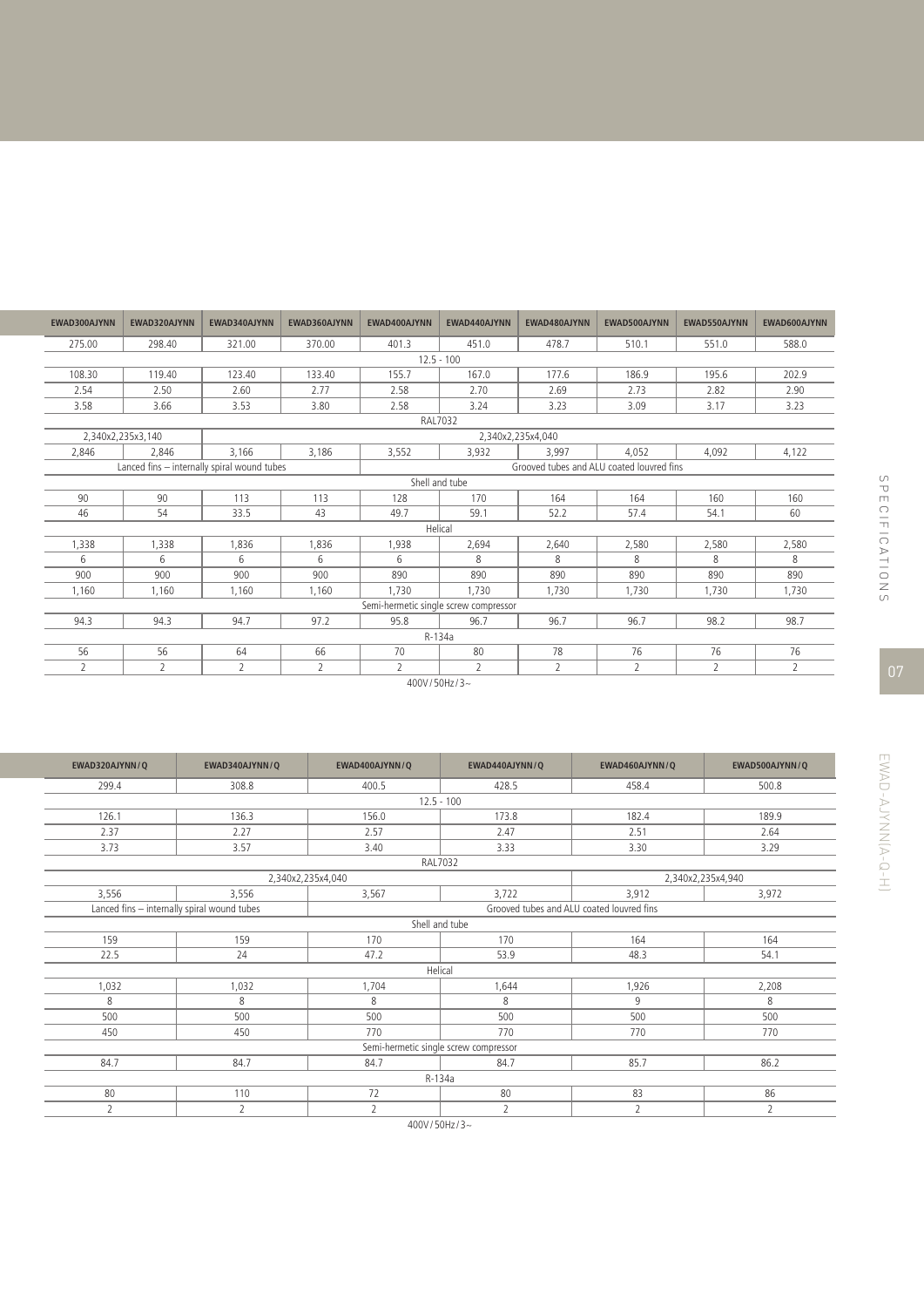### SPECIFICATIONS

| <b>HIGH EFFICIENCY UNIT (/A)</b> |                                    |                     | EWAD260AJYNN/A        | EWAD280AJYNN/A                                                                                                                                                                                                                                                                                                                                                    | EWAD320AJYNN/A        | EWAD340AJYNN/A |
|----------------------------------|------------------------------------|---------------------|-----------------------|-------------------------------------------------------------------------------------------------------------------------------------------------------------------------------------------------------------------------------------------------------------------------------------------------------------------------------------------------------------------|-----------------------|----------------|
| Nominal capacity*                | cooling                            | kW                  | 247                   | 275                                                                                                                                                                                                                                                                                                                                                               | 301.5                 | 327            |
| Capacity steps                   |                                    | $\%$                |                       |                                                                                                                                                                                                                                                                                                                                                                   |                       |                |
| Nominal input*                   | cooling                            | kW                  | 79.2                  | 87.3                                                                                                                                                                                                                                                                                                                                                              | 94.2                  | 103.8          |
| EER                              |                                    |                     | 3.12                  | 3.15                                                                                                                                                                                                                                                                                                                                                              | 3.2                   | 3.15           |
| ESEER                            |                                    |                     | 3.99                  | 3.89                                                                                                                                                                                                                                                                                                                                                              | 4.01                  | 4.04           |
| Casing                           | colour                             |                     |                       |                                                                                                                                                                                                                                                                                                                                                                   |                       |                |
| Dimensions (HxWxD)               |                                    | mm                  | 2,340 x 2,235 x 3,140 |                                                                                                                                                                                                                                                                                                                                                                   | 2,340 x 2,235 x 4,040 |                |
| Machine weight                   |                                    | kg                  | 2,866                 | 3,186                                                                                                                                                                                                                                                                                                                                                             | 3,286                 | 3,366          |
| Air heat exchanger               | type                               |                     |                       |                                                                                                                                                                                                                                                                                                                                                                   |                       |                |
|                                  | type                               |                     |                       |                                                                                                                                                                                                                                                                                                                                                                   |                       |                |
| Water heat exchanger             | minimum water volume in the system |                     | 93                    | $12.5 - 100$<br>RAL7032<br>Lanced fins - internally spiral wound tubes<br>Shell and tube<br>113<br>113<br>36<br>26<br>30.5<br>Helical<br>1,782<br>1,836<br>6<br>8<br>8<br>900<br>900<br>1,160<br>1,160<br>Semi-hermetic single screw compressor<br>97.2<br>97.2<br>R-134a<br>60<br>80<br>68<br>$\overline{2}$<br>$\overline{2}$<br>$\overline{2}$<br>400V/50Hz/3~ | 164                   |                |
| Nominal water pressure drop      | heat exchanger cooling             | kPa                 |                       |                                                                                                                                                                                                                                                                                                                                                                   |                       | 30.5           |
|                                  | type                               |                     |                       |                                                                                                                                                                                                                                                                                                                                                                   |                       |                |
|                                  | nominal air flow                   | m <sup>3</sup> /min | 1,338                 |                                                                                                                                                                                                                                                                                                                                                                   |                       | 1,782          |
| Fan                              | quantity                           |                     |                       |                                                                                                                                                                                                                                                                                                                                                                   |                       | 8              |
|                                  | speed                              | rpm                 | 900                   |                                                                                                                                                                                                                                                                                                                                                                   |                       | 900            |
|                                  | motor output                       | W                   | 1,160                 |                                                                                                                                                                                                                                                                                                                                                                   |                       | 1.160          |
| Compressor                       | type                               |                     |                       |                                                                                                                                                                                                                                                                                                                                                                   |                       |                |
| Sound power                      | cooling                            | dBA                 | 96.8                  |                                                                                                                                                                                                                                                                                                                                                                   |                       | 97.2           |
|                                  | refrigerant type                   |                     |                       |                                                                                                                                                                                                                                                                                                                                                                   |                       |                |
| Refrigerant circuit              | refrigerant charge                 | kg                  |                       |                                                                                                                                                                                                                                                                                                                                                                   |                       | 80             |
|                                  | no of circuits                     |                     |                       |                                                                                                                                                                                                                                                                                                                                                                   |                       | $\overline{2}$ |
| Power supply                     |                                    |                     |                       |                                                                                                                                                                                                                                                                                                                                                                   |                       |                |

Power supply

| <b>HIGH AMBIENT UNIT (/H)</b> |                                    |                     | EWAD200AJYNN/H | EWAD210AJYNN/H                | EWAD240AJYNN/H                              | EWAD260AJYNN/H        | EWAD280AJYNN/H |
|-------------------------------|------------------------------------|---------------------|----------------|-------------------------------|---------------------------------------------|-----------------------|----------------|
| Nominal capacity*             | cooling                            | kW                  | 194.6          | 208.3                         | 233.5                                       | 256.1                 | 273.7          |
| Capacity steps                |                                    | $\%$                |                |                               | $12.5 - 100$                                |                       | $12.5 - 100$   |
| Nominal input*                | cooling                            | kW                  | 77.2           | 75.6                          | 83                                          | 91                    | 97.8           |
| EER                           |                                    |                     | 2.52           | 2.76                          | 2.81                                        | 2.81                  | 2.8            |
| ESEER                         |                                    |                     | 3.23           | 3.49                          | 3.4                                         | 3.44                  | 3.49           |
| Casing                        | colour                             |                     |                |                               | <b>RAL7032</b>                              |                       |                |
| Dimensions (HxWxD)            |                                    | mm                  |                | 2,340 x 2,235 x 2,240         |                                             | 2,340 x 2,235 x 3,140 |                |
| Machine weight                |                                    | kg                  | 2,380          | 2,466                         | 2,766                                       | 2.766                 | 2,806          |
| Air heat exchanger            | type                               |                     |                |                               | Lanced fins - internally spiral wound tubes |                       |                |
| Water heat exchanger          | type                               |                     |                | Plate to plate heat exchanger |                                             | Shell and tube        |                |
|                               | minimum water volume in the system |                     | 25             | 31                            | 93                                          | 93                    | 90             |
| Nominal water pressure drop   | heat exchanger cooling             | kPa                 | 31.5           | 25                            | 41                                          | 47.5                  | 46             |
|                               | type                               |                     |                |                               | Helical                                     |                       |                |
|                               | nominal air flow                   | m <sup>3</sup> /min | 1,434          | 1,368                         | 2,154                                       | 2,154                 | 2,100          |
| Fan                           | quantity                           |                     | 4              | 4                             | 6                                           | 6                     | 6              |
|                               | speed                              | rpm                 | 900            | 900                           | 900                                         | 900                   | 900            |
|                               | motor output                       | W                   | 1.800          | 1,800                         | 1,800                                       | 1,800                 | 1,800          |
| Compressor                    | type                               |                     |                |                               | Semi-hermetic single screw compressor       |                       |                |
| Sound power                   | cooling                            | dBA                 | 98.2           | 98.2                          | 98.8                                        | 98.8                  | 98.8           |
|                               | refrigerant type                   |                     |                |                               | R-134a                                      |                       | R-134a         |
| Refrigerant circuit           | refrigerant charge                 | kg                  | 36             | 40                            | 50                                          | 50                    | 53             |
|                               | no of circuits                     |                     | $\overline{2}$ | $\overline{2}$                | $\overline{2}$                              | $\overline{2}$        | $\overline{2}$ |
| Power supply                  |                                    |                     |                |                               | 400V/50Hz/3~                                |                       |                |

\* Nominal cooling capacity and power input are based on 12/7% entering/leaving water temperature

and 35C° ambient temperature. Power input is for the whole unit.

 $\ge$ 

9<%9BQF

F 9-4 P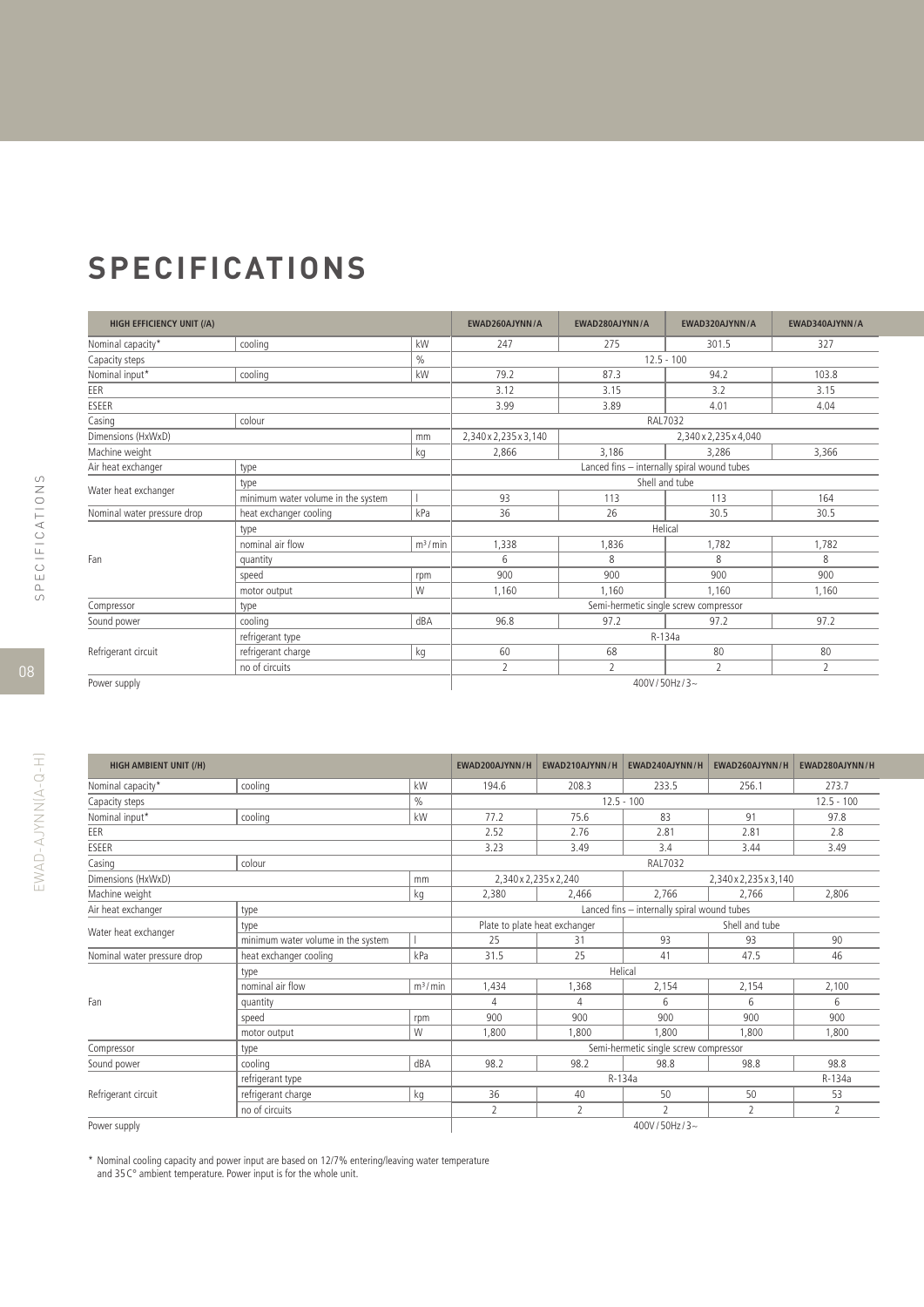| EWAD360AJYNN/A | EWAD380AJYNN/A                              | EWAD420AJYNN/A | EWAD500AJYNN/A                        | EWAD550AJYNN/A                            | EWAD600AJYNN/A     | EWAD650AJYNN/A |  |  |  |  |  |
|----------------|---------------------------------------------|----------------|---------------------------------------|-------------------------------------------|--------------------|----------------|--|--|--|--|--|
| 351            | 376                                         | 401            | 501.4                                 | 531.5                                     | 582.2              | 626.6          |  |  |  |  |  |
|                |                                             |                | $12.5 - 100$                          |                                           |                    |                |  |  |  |  |  |
| 112.8          | 120.2                                       | 127.5          | 160.6                                 | 170.9                                     | 183.5              | 195.4          |  |  |  |  |  |
| 3.11           | 3.13                                        | 3.15           | 3.12                                  | 3.11                                      | 3.17               | 3.21           |  |  |  |  |  |
| 4.04           | 3.91                                        | 3.63           | 3.60                                  | 3.61                                      | 3.56               | 3.37           |  |  |  |  |  |
|                |                                             |                | RAL7032                               |                                           |                    |                |  |  |  |  |  |
|                | 2340 x 2235 x 4040                          |                |                                       |                                           | 2340 x 2235 x 4940 |                |  |  |  |  |  |
| 3376           | 3321                                        | 3386           | 4252                                  | 4642                                      | 4652               | 4652           |  |  |  |  |  |
|                | Lanced fins - internally spiral wound tubes |                |                                       | Grooved tubes and ALU coated louvred fins |                    |                |  |  |  |  |  |
|                | Shell and tube                              |                |                                       |                                           |                    |                |  |  |  |  |  |
| 159            | 159                                         | 159            | 263                                   | 263                                       | 256                | 256            |  |  |  |  |  |
| 29.5           | 33                                          | 37             | 56.6                                  | 66.2                                      | 55.9               | 62.7           |  |  |  |  |  |
|                |                                             |                | Helical                               |                                           |                    |                |  |  |  |  |  |
| 1,782          | 2,640                                       | 2,580          | 2,580                                 | 3,228                                     | 3,228              | 3,228          |  |  |  |  |  |
| 8              | 8                                           | 8              | 8                                     | 10                                        | 10                 | 10             |  |  |  |  |  |
| 900            | 900                                         | 900            | 890                                   | 890                                       | 890                | 890            |  |  |  |  |  |
| 1,160          | 1,160                                       | 1,160          | 1,730                                 | 1,730                                     | 1,730              | 1,730          |  |  |  |  |  |
|                |                                             |                | Semi-hermetic single screw compressor |                                           |                    |                |  |  |  |  |  |
| 97.2           | 99.7                                        | 99.7           | 98.7                                  | 99.2                                      | 99.2               | 99.2           |  |  |  |  |  |
|                |                                             |                | R-134a                                |                                           |                    |                |  |  |  |  |  |
| 80             | 80                                          | 80             | 80                                    | 104                                       | 104                | 104            |  |  |  |  |  |
| 2              | $\overline{2}$                              | 2              | 2                                     | 2                                         | $\overline{2}$     | $\overline{2}$ |  |  |  |  |  |

400V/ 50Hz/ 3~

|                                                                                        |                                                                         |                |       |                                       |                |                                           |                | EWAD300AJYNN/H EWAD320AJYNN/H EWAD340AJYNN/H EWAD400AJYNN/H EWAD420AJYNN/H EWAD460AJYNN/H EWAD480AJYNN/H EWAD500AJYNN/H EWAD550AJYNN/H EWAD550AJYNN/H EWAD600AJYNN |                |  |  |  |
|----------------------------------------------------------------------------------------|-------------------------------------------------------------------------|----------------|-------|---------------------------------------|----------------|-------------------------------------------|----------------|--------------------------------------------------------------------------------------------------------------------------------------------------------------------|----------------|--|--|--|
| 289.3                                                                                  | 306.4                                                                   | 335.6          | 381.2 | 426.0                                 | 468.1          | 502.1                                     | 529.5          | 561.0                                                                                                                                                              | 600.4          |  |  |  |
|                                                                                        |                                                                         |                |       | $12.5 - 100$                          |                |                                           |                |                                                                                                                                                                    |                |  |  |  |
| 103.9                                                                                  | 112.1                                                                   | 120.3          | 127.4 | 146.5                                 | 160.3          | 170.8                                     | 180.1          | 192.2                                                                                                                                                              | 198.4          |  |  |  |
| 2.78                                                                                   | 2.73                                                                    | 2.79           | 2.99  | 2.91                                  | 2.92           | 2.94                                      | 2.94           | 2.92                                                                                                                                                               | 3.03           |  |  |  |
| 3.49                                                                                   | 3.52                                                                    | 3.41           | 3.67  | 3.39                                  | 3.30           | 3.29                                      | 3.15           | 3.17                                                                                                                                                               | 3.23           |  |  |  |
|                                                                                        |                                                                         |                |       | RAL7032                               |                |                                           |                |                                                                                                                                                                    |                |  |  |  |
|                                                                                        | 2,340 x 2,235 x 3,140<br>2,340 x 2,235 x 4,040<br>2,340 x 2,235 x 4,940 |                |       |                                       |                |                                           |                |                                                                                                                                                                    |                |  |  |  |
| 3,942<br>2,846<br>3,166<br>4,202<br>4,277<br>4.392<br>4,402<br>2.846<br>3.186<br>4.332 |                                                                         |                |       |                                       |                |                                           |                |                                                                                                                                                                    |                |  |  |  |
|                                                                                        | Lanced fins - internally spiral wound tubes                             |                |       |                                       |                | Grooved tubes and ALU coated louvred fins |                |                                                                                                                                                                    |                |  |  |  |
|                                                                                        |                                                                         |                |       | Shell and tube                        |                |                                           |                |                                                                                                                                                                    |                |  |  |  |
| 90                                                                                     | 90                                                                      | 113            | 113   | 170                                   | 170            | 164                                       | 164            | 160                                                                                                                                                                | 160            |  |  |  |
| 50.5                                                                                   | 55.5                                                                    | 36             | 44.5  | 53.1                                  | 63.1           | 55.9                                      | 61.4           | 55.9                                                                                                                                                               | 61.6           |  |  |  |
|                                                                                        |                                                                         |                |       | Helical                               |                |                                           |                |                                                                                                                                                                    |                |  |  |  |
| 2,046                                                                                  | 2,046                                                                   | 2,874          | 2,874 | 2,580                                 | 3,372          | 3,300                                     | 3,228          | 3,228                                                                                                                                                              | 3,228          |  |  |  |
| 6                                                                                      | 6                                                                       | 8              | 8     | 8                                     | 10             | 10                                        | 10             | 10                                                                                                                                                                 | 10             |  |  |  |
| 900                                                                                    | 900                                                                     | 900            | 900   | 890                                   | 890            | 890                                       | 890            | 890                                                                                                                                                                | 890            |  |  |  |
| 1,800                                                                                  | 1.800                                                                   | 1.800          | 1.800 | 1.730                                 | 1.730          | 1.730                                     | 1.730          | 1.730                                                                                                                                                              | 1.730          |  |  |  |
|                                                                                        |                                                                         |                |       | Semi-hermetic single screw compressor |                |                                           |                |                                                                                                                                                                    |                |  |  |  |
| 98.8                                                                                   | 98.8                                                                    | 99.2           | 101   | 96.7                                  | 97.7           | 97.7                                      | 97.7           | 99.2                                                                                                                                                               | 99.7           |  |  |  |
|                                                                                        |                                                                         |                |       | R-134a                                |                |                                           |                |                                                                                                                                                                    |                |  |  |  |
| 56                                                                                     | 56                                                                      | 64             | 66    | 76                                    | 86             | 95                                        | 104            | 104                                                                                                                                                                | 104            |  |  |  |
| 2                                                                                      | $\overline{2}$                                                          | $\overline{2}$ | 2     | $\overline{2}$                        | $\overline{2}$ | $\overline{2}$                            | $\overline{2}$ | $\overline{2}$                                                                                                                                                     | $\overline{2}$ |  |  |  |
|                                                                                        |                                                                         |                |       | $400V/50Hz/3$ ~                       |                |                                           |                |                                                                                                                                                                    |                |  |  |  |

EWAD-AJYNNYLA-Q-HI 9<%9BQF  $\frac{m}{\sqrt{N}}$   $\frac{m}{\sqrt{N}}$   $\frac{m}{\sqrt{N}}$   $\frac{m}{\sqrt{N}}$   $\frac{m}{\sqrt{N}}$   $\frac{m}{\sqrt{N}}$   $\frac{m}{\sqrt{N}}$   $\frac{m}{\sqrt{N}}$   $\frac{m}{\sqrt{N}}$   $\frac{m}{\sqrt{N}}$   $\frac{m}{\sqrt{N}}$   $\frac{m}{\sqrt{N}}$   $\frac{m}{\sqrt{N}}$   $\frac{m}{\sqrt{N}}$   $\frac{m}{\sqrt{N}}$   $\frac{m}{\sqrt{N}}$   $\frac{m}{\sqrt{N}}$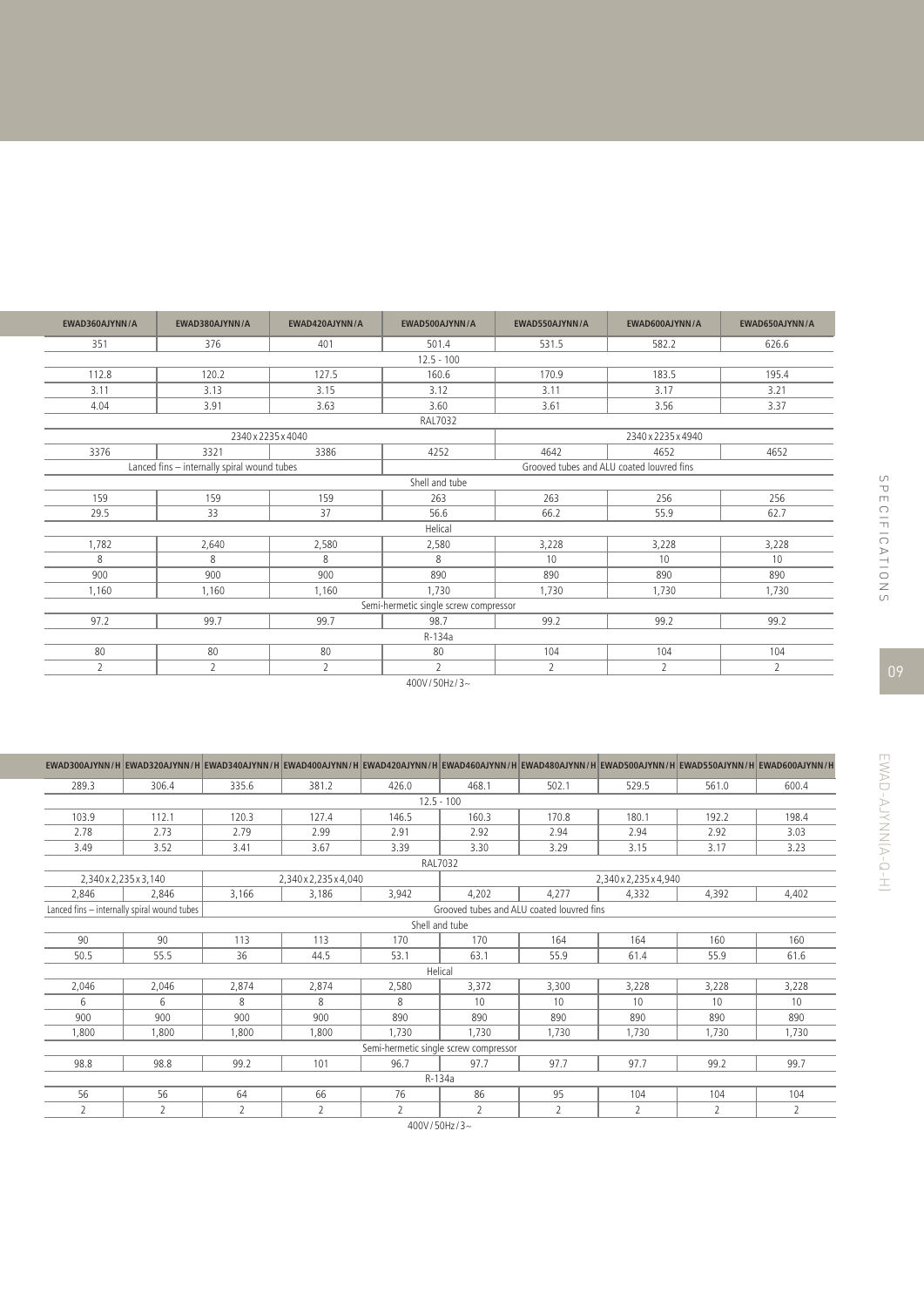# **GPTIONS & ACCESSORIES**

#### $OPTIONS$

|                                                              |                             |                | <b>Integrated Hydronics</b> |                  |                       |           | <b>Noise &amp; HP Control</b> |                | <b>Heat Recovery</b>          |                          |
|--------------------------------------------------------------|-----------------------------|----------------|-----------------------------|------------------|-----------------------|-----------|-------------------------------|----------------|-------------------------------|--------------------------|
| .<br>Reference<br>EWAD-AJYNN<br>EWAD-AJYNN/A<br>EWAD-AJYNN/Q | <b>Products</b>             | Single<br>pump | Twin<br>pump                | High ESP<br>pump | High ESP<br>twin pump | Low noise | Fan Silent                    | Low<br>Ambient | <b>Total Heat</b><br>Recovery | Partial Heat<br>Recovery |
|                                                              |                             | OPSP           | OPTP                        | OPHP             | OPHT                  | OPLN      | OPFS                          | OPLA           | OPTR                          | OPPR                     |
|                                                              | 190-200                     | $\bullet$ (1)  | $\bullet(2)(3)$             | $\bullet$ (1)    | $\bullet(2)(3)$       | ٠         | ٠                             | ٠              | ٠                             |                          |
|                                                              | 230-260-280-300-320-340-360 |                |                             |                  |                       |           |                               |                | ٠                             |                          |
|                                                              | 400                         |                |                             |                  |                       |           |                               |                | ٠                             |                          |
|                                                              | 440-480-500-550-600         |                |                             |                  |                       | $\bullet$ | ٠                             | ٠              | ٠                             |                          |
|                                                              | 260-280-320-340-360-380-420 | $\bullet$      |                             |                  |                       |           | ٠                             | ٠              | ٠                             |                          |
|                                                              | 500-550-600-650             |                |                             |                  |                       | ٠         | ٠                             | ٠              | ٠                             |                          |
|                                                              | 200-210                     | $\bullet$ (1)  | $\bullet(2)(3)$             | $\bullet$ (1)    | $\bullet(2)(3)$       | ٠         | $\bullet$                     |                | ٠                             |                          |
| EWAD-AJYNN/H                                                 | 240-260-280-300-320-340-400 |                |                             |                  |                       |           |                               |                |                               |                          |
|                                                              | 420-460-480-500-550-600     | ٠              |                             |                  |                       |           | ٠                             |                | ٠                             |                          |
|                                                              | 210-240-260-280-300-320-340 |                |                             |                  |                       |           |                               | ٠              | ٠                             |                          |
|                                                              | 400-440-460-500             |                |                             |                  |                       |           |                               |                |                               |                          |

(1) Unit length increase by 230mm

(2) Unit length increase by 310mm

(3) Not available with Option OPLN

(4) High pressure side gauge

| ACCESSORIES        |           |                     |        |                       |
|--------------------|-----------|---------------------|--------|-----------------------|
|                    |           | Communication cards |        | Remote user interface |
| Reference          | 2001<br>孟 | 孟                   | ξ<br>盖 | EKRL                  |
| EWAD190-600AJYNN   |           | $\bullet$           |        |                       |
| EWAD260-650AJYNN/A |           |                     |        |                       |
| EWAD200-600AJYNN/H |           |                     |        |                       |
| EWAD210-500AJYNN/Q |           |                     |        |                       |

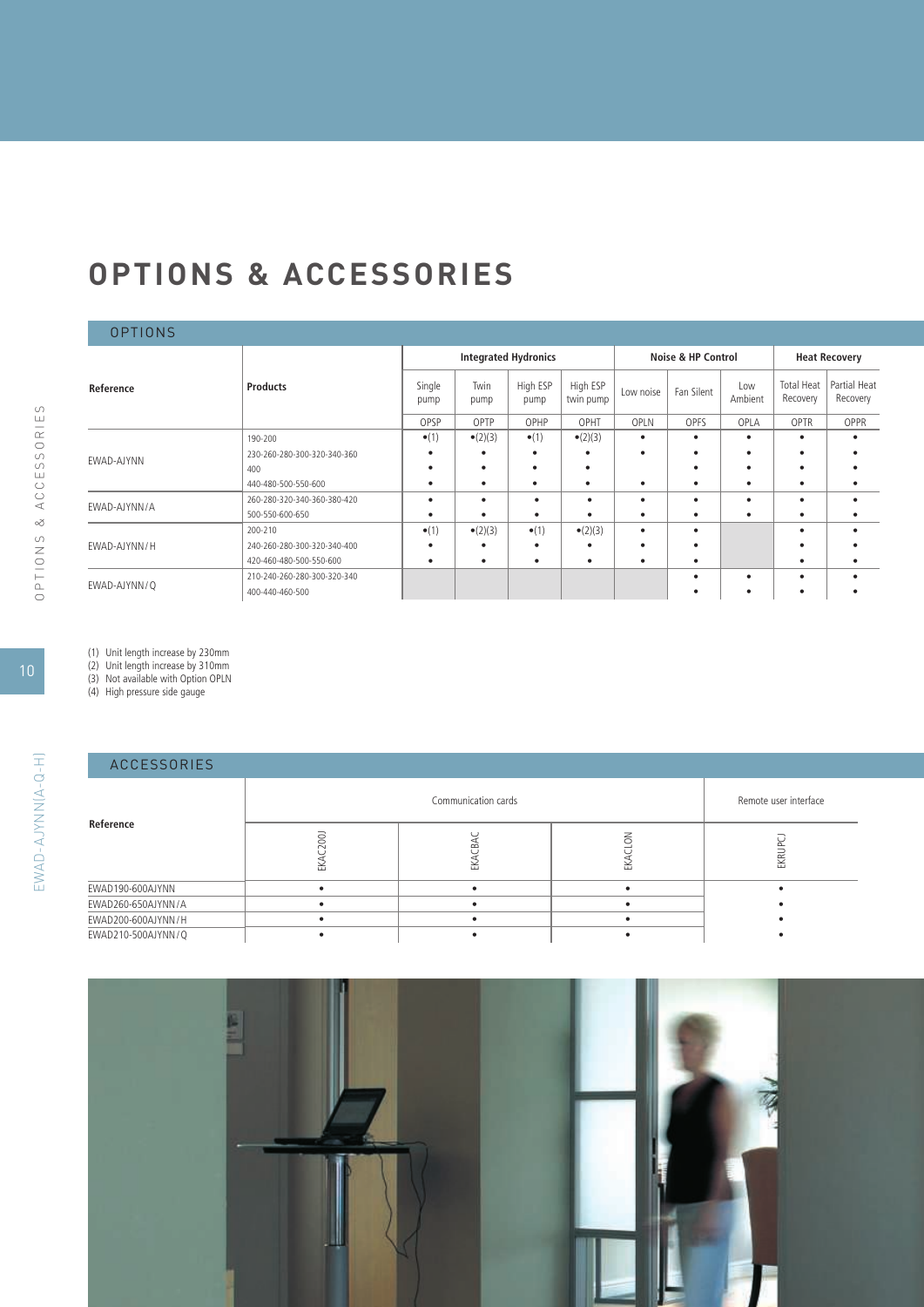|                | <b>LWE</b>    |                      | Electrical     |                 |                     | Refrigerant                      |                          |                       |              | Condenser      |                      |                 | <b>Misc</b>     |                                    |
|----------------|---------------|----------------------|----------------|-----------------|---------------------|----------------------------------|--------------------------|-----------------------|--------------|----------------|----------------------|-----------------|-----------------|------------------------------------|
| High<br>Glycol | Low<br>Glycol | Evaporator<br>heater | Main<br>switch | Soft<br>starter | Power factor<br>0,9 | Electronic<br>Expansion<br>Valve | Pressure<br>relief valve | Suction stop<br>valve | Gauges       | Coil<br>quards | Blank Cu/Al<br>coils | Cu/<br>Sn coils | Cu/<br>Cu coils | Spring Anti<br>Vibration<br>Mounts |
| OPZH           | OPZL          | OP10                 | OP52           | OPSS            | OPPF                | OPEX                             | OP03                     | OP12                  | <b>OPGA</b>  | OPCG           | OPAL                 | <b>OPSN</b>     | OPCU            | <b>OPSVM</b>                       |
| <b>STD</b>     | <b>STD</b>    | <b>STD</b>           | <b>STD</b>     |                 | ٠                   | ٠                                | ٠                        | <b>STD</b>            | $\bullet(4)$ | ٠              | ٠                    | ٠               | ٠               | ٠                                  |
| <b>STD</b>     | <b>STD</b>    | <b>STD</b>           | <b>STD</b>     |                 | ٠                   | ٠                                | ٠                        | <b>STD</b>            | $\bullet(4)$ | ٠              | ٠                    | ٠               | ٠               |                                    |
| <b>STD</b>     | <b>STD</b>    | <b>STD</b>           | <b>STD</b>     | ٠               | ٠                   | ٠                                | ٠                        | <b>STD</b>            | $\bullet(4)$ | ٠              | $\bullet$            | ٠               | ٠               |                                    |
| <b>STD</b>     | <b>STD</b>    | <b>STD</b>           | <b>STD</b>     | ٠               | ٠                   | ٠                                | ٠                        | <b>STD</b>            | $\bullet(4)$ | ٠              | ٠                    | ٠               | ٠               |                                    |
| <b>STD</b>     | <b>STD</b>    | <b>STD</b>           | <b>STD</b>     |                 | ٠                   | ٠                                | ٠                        | <b>STD</b>            | $\bullet(4)$ | ٠              | ٠                    | ٠               | ٠               |                                    |
| <b>STD</b>     | <b>STD</b>    | <b>STD</b>           | <b>STD</b>     | ٠               | ٠                   | ٠                                | ٠                        | <b>STD</b>            | $\bullet(4)$ |                | $\bullet$            |                 | ٠               |                                    |
| <b>STD</b>     | <b>STD</b>    | <b>STD</b>           | <b>STD</b>     |                 | ٠                   | ٠                                | ٠                        | <b>STD</b>            | $\bullet(4)$ | ٠              | $\bullet$            | ٠               | ٠               |                                    |
| <b>STD</b>     | <b>STD</b>    | <b>STD</b>           | <b>STD</b>     |                 | ٠                   | ٠                                | ٠                        | <b>STD</b>            | $\bullet(4)$ | ٠              | ٠                    | ٠               | ٠               |                                    |
| <b>STD</b>     | <b>STD</b>    | <b>STD</b>           | <b>STD</b>     | ٠               | ٠                   | ٠                                | ٠                        | <b>STD</b>            | $\bullet(4)$ | ٠              | ٠                    | ٠               | ٠               |                                    |
| <b>STD</b>     | <b>STD</b>    | <b>STD</b>           | <b>STD</b>     |                 | ٠                   | ٠                                | ٠                        | <b>STD</b>            | $\bullet(4)$ | ٠              | ٠                    | ٠               | $\bullet$       | ٠                                  |
| <b>STD</b>     | <b>STD</b>    | <b>STD</b>           | <b>STD</b>     | ٠               | ٠                   | ٠                                | $\bullet$                | <b>STD</b>            | $\bullet(4)$ | ٠              | $\bullet$            | ٠               | ٠               |                                    |

| Buffer tanks |                  |                         |                  | Sequencing Panel | Plant Visor | Modem   |         | Converter<br>RS485 to RS232 |
|--------------|------------------|-------------------------|------------------|------------------|-------------|---------|---------|-----------------------------|
| ς<br>EKBT    | EKB <sup>®</sup> | 500<br>EKB <sup>-</sup> | EKB <sup>-</sup> | S<br>EK          | EKP         | EKMODEN | EKGSMOD | z<br>EKCOI                  |
|              |                  |                         |                  |                  |             |         |         |                             |
|              |                  |                         |                  |                  |             |         |         |                             |
|              |                  |                         |                  |                  |             |         |         |                             |